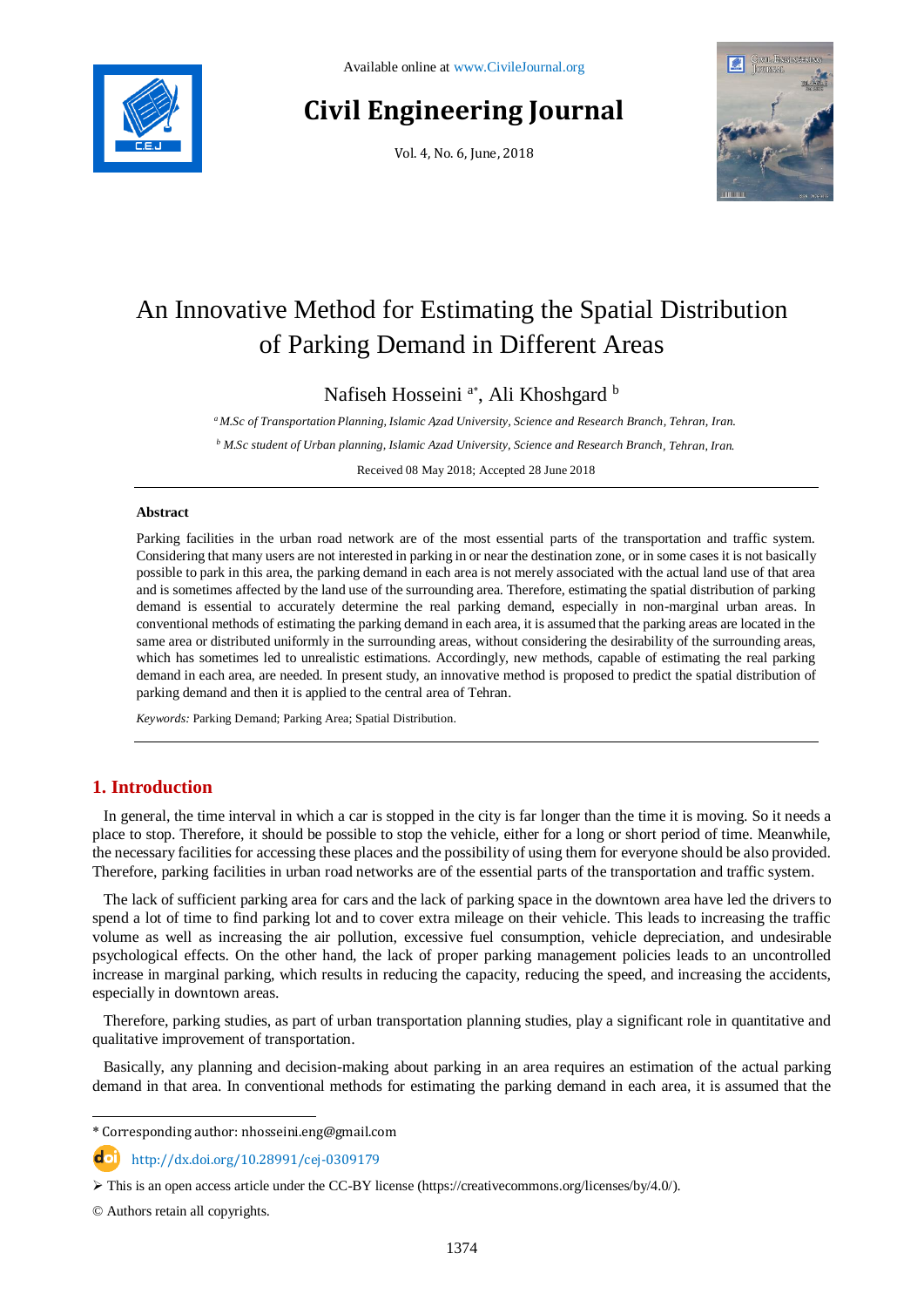parking areas are located in the same area or distributed uniformly in the surrounding areas, without considering the desirability of the surrounding areas, which has sometimes led to unrealistic estimations.

This is particularly noteworthy because many users do not tend to park in or near the destination zone, or in some cases there is basically no possibility of parking in this area. Therefore, the parking demand in a particular area is not merely associated with the land use of that area, and is sometimes affected by the land use of the surrounding areas. In conventional methods for estimating the parking demand in each area, it is assumed that the park spaces are located in the same area or distributed uniformly in the surrounding areas, without considering the desirability of the surrounding areas, which has sometimes led to unrealistic estimations. The importance of this issue becomes clearer when facing the lack of parking demand in some densely populated areas, or excessive parking demand in some areas despite the lack of travel-attracting land use. Therefore, it is necessary to accurately estimate the spatial distribution of parking demand in order to determine the real need for parking areas in different zones, especially in the field of parking area locating in non-marginal zones.

### **2. Research Background**

Basically, several methods are being employed to estimate parking demand, some of which are highly complex due to factors such as population size, city size, number of personal vehicles, and portion of the trips made with the public transportation system, and the distribution of the land uses. On the other hand, other simplified methods are not capable of making very accurate estimations.

One of the most important methods for estimating parking demand is the use of parking rates. In this method, the parking demand for each type of land use is approximately determined using some tables prepared based on statistical methods .This method was firstly suggested by the ITE Institute in 1985. The ITE Institute published a book entitled "Parking Generation" which is continually being updated at certain time intervals. In this book, the rate of parking generation for different land uses is presented. In the third edition of this book, information about the parking demand for 91 land uses based on peak hours, different days of the week (working and non-working), months of the year, and type of zone, is presented in terms of parking demand rates [1]. The lack of sufficient accuracy in estimating the parking demand, ignoring the variation of the parking demand due to changes in traffic condition and surrounding land uses, the application of different parking policies, as well as restrictions on the geographical distribution of parking demand are of the limitations of this method. Because of the aforementioned limitations, this method is not capable of identifying the parking problems and possible solutions in a region. However, despite these problems, this method is widely used due to its simplicity [2].

In Iran, although the "parking rates" method has been employed in some cases, very few studies have been conducted to localize the parking coefficients, determine the coefficients in accordance with the country's condition, and present solutions to reduce or eliminate the probable disadvantages.

Ahmadi and Saeedian [3] estimated the parking demand in terms of type of land use in Mashhad. In this study, parking charts are obtained for 13 different land uses and the results are compared with the parking coefficients provided by the ITE Institute.

Darzi et al. [4] studied the parking demand for the administrative and commercial land uses in Tehran. The purpose of this study is to provide a model for estimating the parking demand of administrative and commercial land uses in Tehran in terms of some parameters such as area, number of employees, space per capita and so on.

Another research conducted by Asadi et al. [5] investigates the parking demand in work centers considering two categories of revealed demand and hidden demand. According to the results, the proportion of hidden demand to apparent demand for the study area is 0.43.

In 2007, Seyed Mousavi examined the lack of parking area in Isfahan and determined the required number of public parking areas with respect to population size, travel demand and the number of vehicles [6].

[Xue](https://ascelibrary.org/author/Xue%2C+Yong) et al. [7] investigated the parking demand prediction with scenario analysis. Compared with the traditional prediction methods, the scenarios of these prediction methods are single. With future scenarios have great changes, traditional prediction methods will no longer apply. In order to overcome these shortcomings, a parking demand forecasting method based on scenario analysis was proposed. By analyzing the situation of parking demand that may arise in the future, three scenarios were set up to analyze the influence factors of the parking demand. The data were processed and analyzed by SPSS software, the prediction model of parking demand and the parameters in the model were determined. Finally, the developed models were used to predict the parking demand of Beijing City in 2020 [7].

[Zheng](https://ascelibrary.org/author/Zheng%2C+Jingheng) et al. [8] Focused on the CBD of urban area, taking its land and traffic characteristics into consideration, based on the intensity of trip attraction and traffic mode split, a model of parking demand forecasting for shared parking facilities in CBD.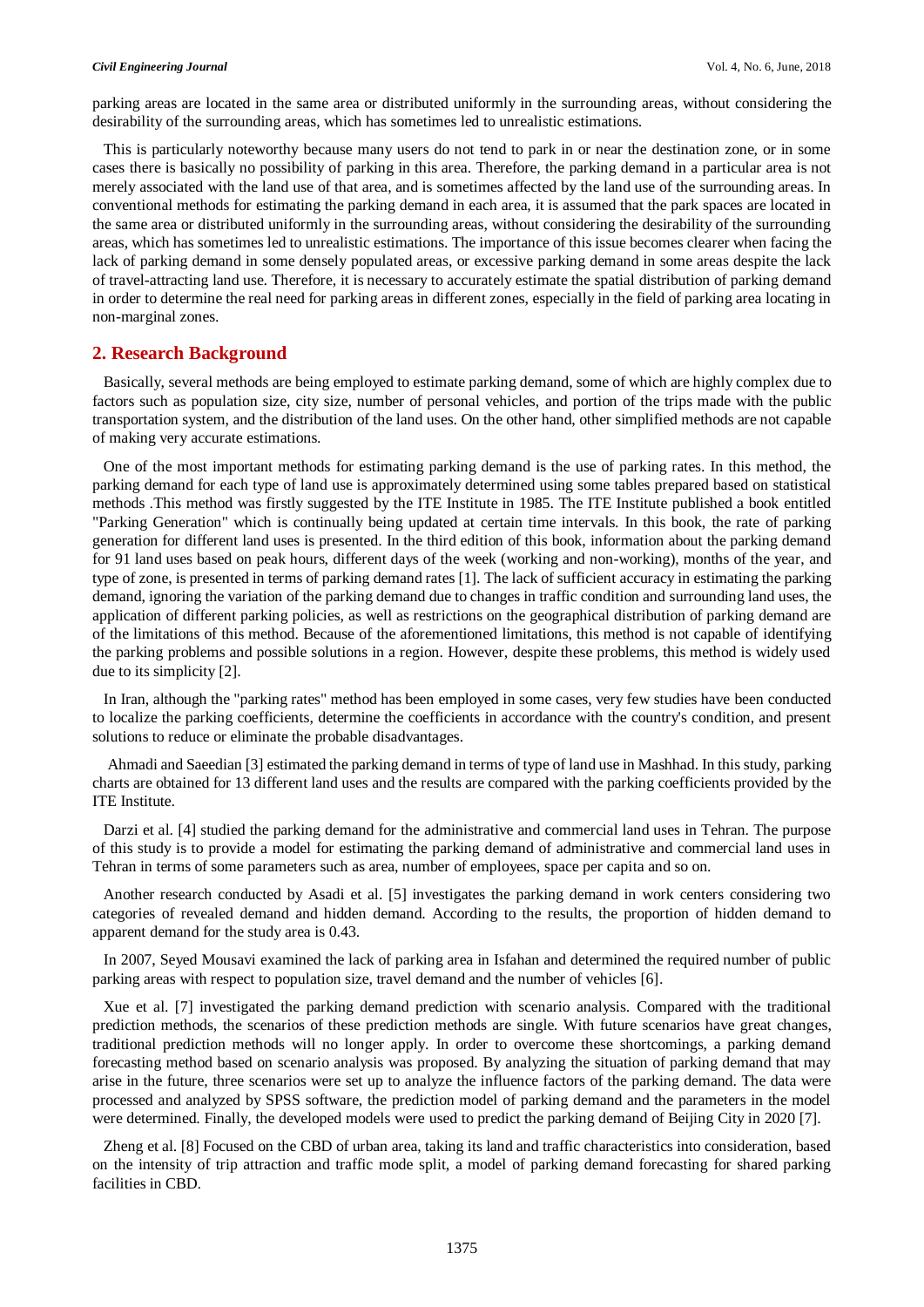[Wu](https://ascelibrary.org/author/Wu%2C+Zhizhou) and [Fan](https://ascelibrary.org/author/Fan%2C+Yujie) [9] presented a paper entitled "Model of the Parking Demand Prediction for Urban Complex". In this paper, the traveler behavior characteristics in Urban Complex are analyzed first and the correlation coefficients matrix among different functional subsystems is built. Then a modified parking generation rate model of the Urban Complex is developed. This model can eliminate the parking repetition in traditional parking generation rate model. The validation result shows that the model has higher accuracy in parking demand prediction [9].

[Yao](https://ascelibrary.org/author/Yao%2C+Xu) and [Zhang](https://ascelibrary.org/author/Zhang%2C+Yaping) [10] considered the parking demand in urban centers located in the Frigid Zone. As the parking demand in the urban centers located in the Frigid Zone is significantly affected by the climate, a parking demand prediction model based on random utility theory and consideration of different influencing factors is put forward in this paper in order to analyze the parking behavior. First, the model of the relationship between the static traffic demand and travel generating purposes is established. The model takes the ice and snow into account as factors affecting travel behavior. Then, the traffic volume prediction function, based on the traveling utilities of residents, is presented. Ultimately, the static traffic demand prediction model resulting from analysis of the residents' behavior in the considered area is accomplished [10].

Another research introduces the concept of regional development factors and the parking demand forecast takes full account of the economy, society, transportation and other levels of development affecting parking demand in different regions. We use development factors to modify the trip attraction model and then apply it to two Chinese districts [11].

[Wong](https://ascelibrary.org/author/Wong%2C+S+C) et al. presented a paper entitled "Development of Parking Demand Models in Hong Kong". This paper describes the parking demand models for private cars and goods vehicles developed as part of a parking demand study that was completed in Hong Kong in 1995. In the model, it is assumed that there is a linear and additive demand function relating land-use variables in a zone (such as jobs, schools, or households) with parking demand. Further, the parking activity associated with each land-use variable is assumed to have a unique parking accumulation profile. Surveys were conducted to determine these profiles. A unit graph, which is defined as the parking accumulation profile per parking activity, was constructed for each land-use variable. Given the land-use variables, the parking demand function and the unit graphs, the total parking accumulation profile in each zone is determined [12].

The other paper presents an idea to forecast the parking demand to each parking lot by traffic assignment model. It is assumed that each traveler chooses parking lot to minimize his or her generalized cost, including running time by car, waiting time in parking lot and walk time. The model can be used to estimate the parking demand to each parking lot and hence to evaluate the effect of parking policy and new parking lot [13].

Tiexin et al. [14] are the other researchers that have studied the parking demand estimation. On the basis of the Parking Generation Rate Model, the improved model was set up, considering more factors, such as the average turnover rate, parking place occupancy, service level, parking fees and growth rate of automobiles. Meanwhile, the capacity of road network is applied to rectify the short-term parking demand forecast. Finally, the model was applied to Binjiang Road CCD, Tianjin, China.

Ibeas et al. [15] improved a model to estimate parking demand. In their study, Multiple linear regression (MLR) and geographically weighted regression (GWR) models are used for estimating parking demand in areas with paid short stay parking systems. These models have been applied to the city of Santander (Cantabria, Spain) to check their goodness of fit and their predictive ability.

By reviewing 40,000 residents in Beijing, Yao et al. [16] analyzed the relationship between parking supply and private usage. They found that the vehicle ownership is influenced by income, family size, location, and parking fee.

Tembhurkar and Khobragade developed a parking demand model for Visvesvaraya National Institute of Technology in Nagpur, India. Several independent variables considered include trip attraction, trip characteristics, facilities, turn over and utilization rate [17].

Das et al. [18] studied on street parking demand using sensitivity analysis in Kolkata. The predicted demand was found to be three times higher than the supply. They suggested several actions to reduce on street parking such as to provide sufficient off-street parking spaces, increase on street parking fees, and improve public transport system. Therefore, it is required that every activity has to provide adequate parking spaces and proper parking management in order to reduce on-street parking.

## **3. The Proposed Method**

In order to estimate the parking demand of a particular area in a given time period (for example, one hour) the total number of vehicles approaching that area, from the previous hours until the end of that period, must be examined. For this purpose, the vehicles that still occupy the parking area, with respect to their parking duration, must be considered. Accordingly, the trips are divided into several groups based on the characteristics affecting the parking duration, and each group is assigned a parking time. The easiest way to perform this method is to group them in accordance with the purpose of the trip. In this case, riding trips with the purpose of traveling "p" are attributed a parking time "τp". The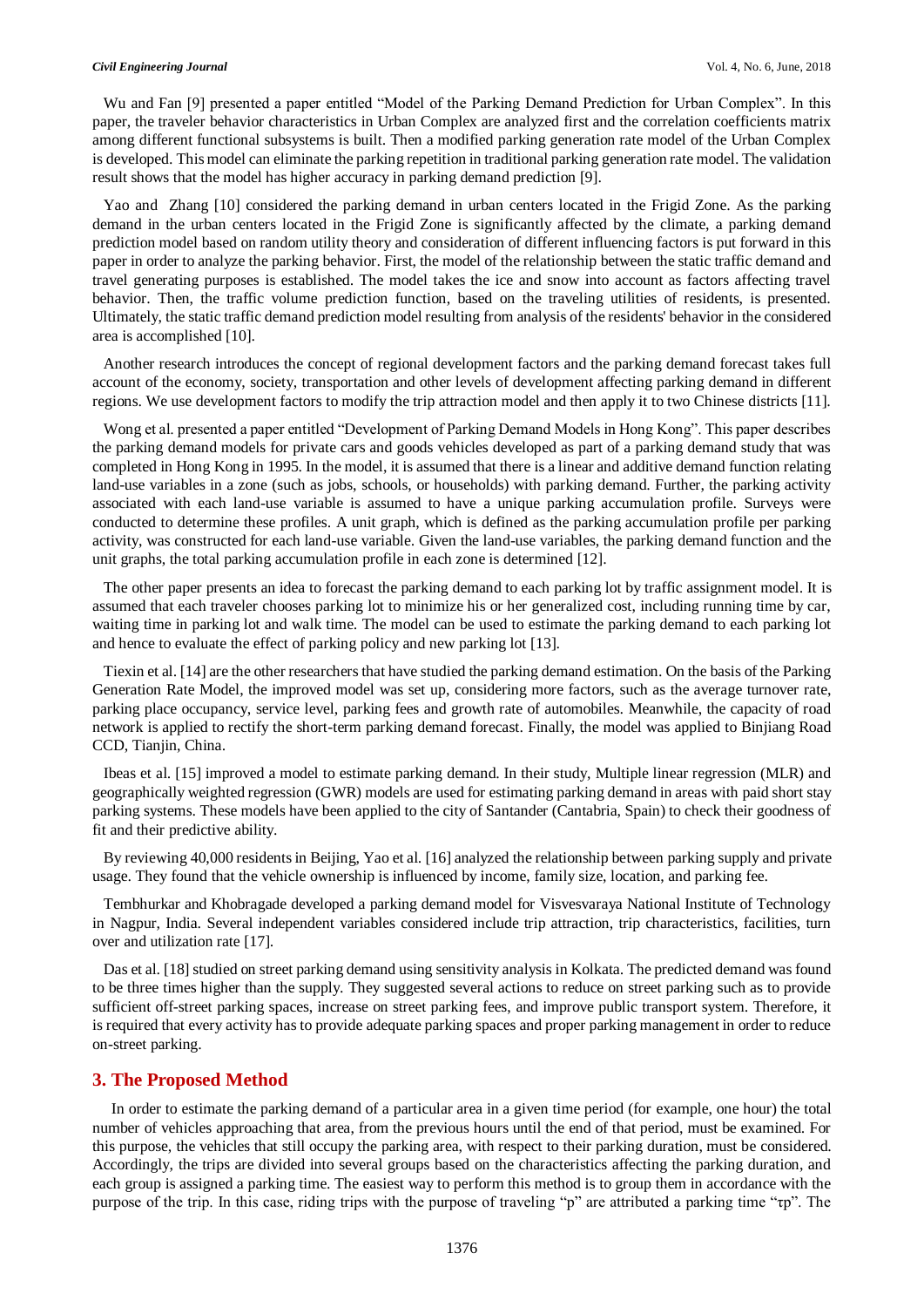#### *Civil Engineering Journal* Vol. 4, No. 6, June, 2018

interpretation of these numbers is that if a vehicle with trip purpose of p travels to a region at time ti, he will continuously occupy a parking area in that region until ti+  $\tau$ p. Consequently, the parking demand per hour for a given area is equal to the parking demand of the vehicles arriving that area at that time, together with that of the vehicles parked in the previous hours and will remain at that time depending on their parking time. Therefore, it is necessary to determine the number of vehicles getting into that area at different times, separately for different trip purposes. Travel demand estimation models are employed to perform this task. Figure 1 shows the process of estimating parking demand.

But the travel demand estimation models determine the amount of vehicles merely for the traffic areas. People usually tend to park as close as possible and have the most convenient access to the intended land use. Therefore, they would accept to walk from the vehicle to the destination only for a distance not longer than a certain value (according to the results of numerous studies up to 400 meters). Hence, the study of parking demand at traffic area level, especially for traffic areas with relatively large dimensions, is not appropriate. Because it is possible that the final destination is area i, but due to the lack of parking lot or due to the particular condition of the road network in which sometimes the driver needs to go through a longer distance in order to get closer to the destination, one parks the vehicle in area j, which is in less distance than 400 meters from his destination. Therefore, it is necessary to create some areas called parking areas so that a large percentage of the parking demand related to existing land uses in that area, could be inclined toward parking in the same parking area and the determination procedure depends on the characteristics of the road network of the area and its land uses.

These parking areas consist of the total area of minor and major arterial streets, collector and distributor streets, and the traffic areas boundary (henceforth referred to as the "constituent units of the parking area"). It should be noted that this is due to the fact that, considering the existence of main roads around the parking areas, the majority of drivers park their vehicles in the parking area where their final destination is located and do not tend to park in the adjacent areas. On the other hand, since the traffic areas are selected in a way that the economic-social characteristics and land uses in the whole area are approximately uniform, the parking demand of each area is accurately proportional to the ratio of the unit area to the area of the traffic zone in which it is located. If the unit is located in several traffic areas, the demand for segments located in different traffic areas are separately estimated and summed up. Taking into consideration that the parking areas are comprised of different constituent units, the next step for estimating the parking demand is to combine the units and also to realize which units should be combined. This combination of units in the formation of parking areas is considered in such a way as to ensure that the parking location is desirably close to the destination. Toward this goal, a locating problem is defined and appropriate solution is presented. In this problem, a number of units that have the highest concentration of land uses and thus the highest rate of travel attraction are considered as virtual destinations for the trips to that parking area, and the rest of the units are considered as the possible parking areas for visitors to these virtual destinations, in such a way that the amount of walking in the entire area is minimum, and the mean value of walking distance in each parking area is less than or equal to the desirable walking distance which is taken herein as 400 meters.

$$
Min z = \sum_{i \in I} \sum_{j \in J_i} d_j x_{ij} l_{ij}
$$
\n<sup>(1)</sup>

$$
\sum_{i \in I} x_{ij} = 1 \qquad \qquad \forall j \tag{2}
$$

$$
\sum_{j \in J_i} x_{ij} \leq By_i \qquad \forall i \in I
$$
\n(3)

$$
\frac{\sum_{i} \sum_{j \in J_i} d_j x_{ij} l_{ij}}{\sum_{j \in J_i} d_j x_{ij}} \le 400 \qquad \forall i \in I
$$
\n(4)

$$
\sum_{i} l_{ij} x_{ij} \le \frac{\sum_{i} y_i l_{ij}}{\sum_{i} l_{ij}} \tag{5}
$$

$$
x_{ij} = 0 \text{ or } 1 \tag{6}
$$

$$
y_{ij} = 0 \text{ or } 1 \tag{7}
$$

Where;

J: The set of parking units.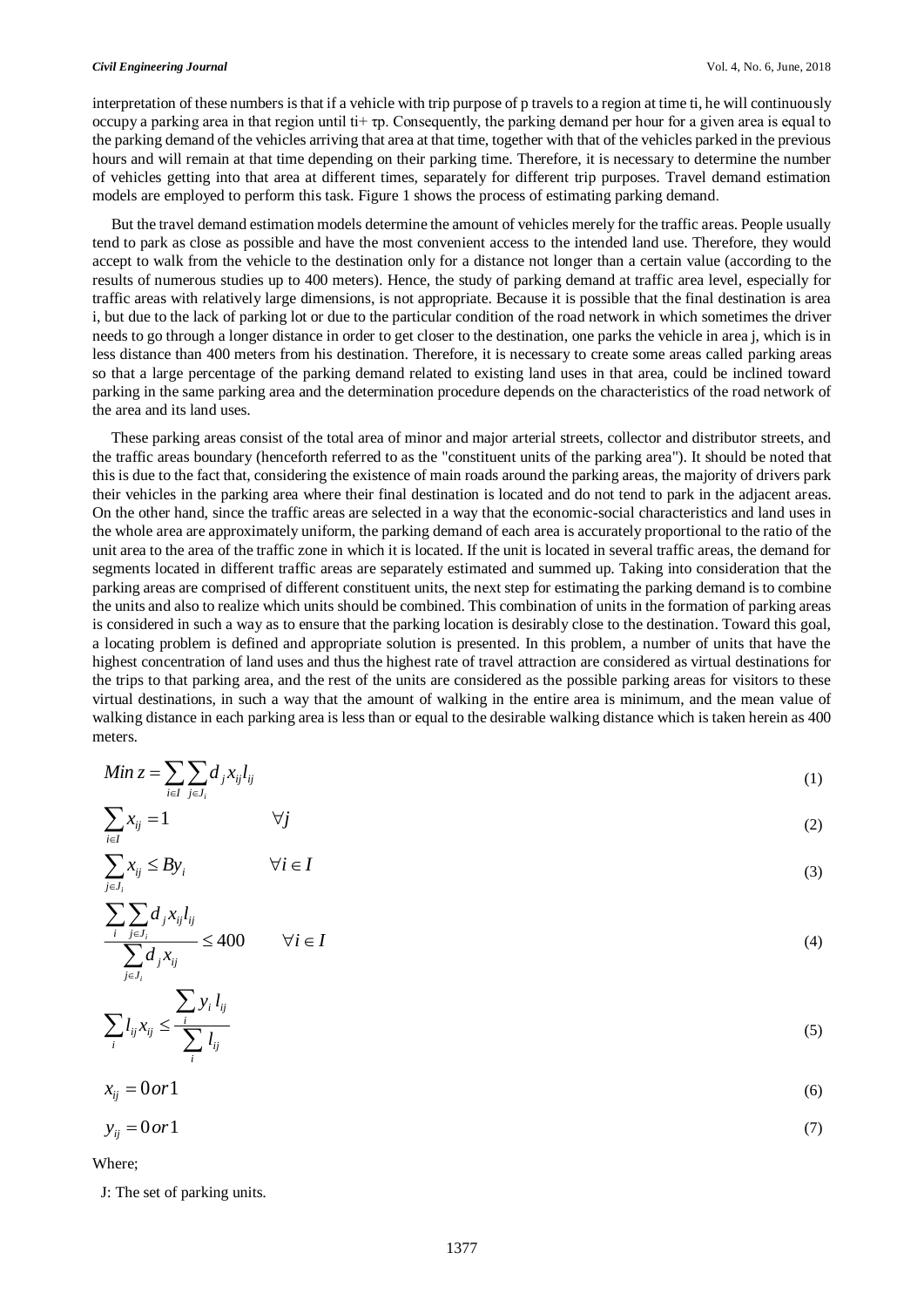I: The set of candidate areas for virtual destinations.

dj: Parking demand of visitors of destination j.

l<sub>ij</sub>: The distance between the centers of the parking units.

Ji: The set of parking area units that can be attributed to the virtual destination i.

B: A large number.

yi: If i is considered as the selected unit for the virtual destination 1, otherwise, 0.

 $x_{ii}$ : If the parking unit j is attributed to the park unit i as a virtual destination 1, otherwise, 0.

Equation 1 indicates that the parking areas are determined in such a way as to minimize the amount of walking distance between parking units and the selected virtual destinations.

Equation 2 shows that each parking unit is attributed only to a single virtual destination, while 3 indicates that only if unit i is selected as the virtual destination  $(y_i=1)$ , a parking unit can be attributed to it.

Equation 4 describes the limits of walking distance in each parking area.

Equation 5 indicates that each parking unit is attributed to a virtual destination which is located at a distance less than the distance from other virtual destinations. This is due to the fact that people tend to park in closest possible location to their final destination.

The aforementioned locating model is a large-scale integer planning problem with a very complicated and timeconsuming solution especially for large cities. A strategy to solve this problem for a real problem is to reduce its dimensions. For this purpose, the set Ji is considered for the candidate unit i. It should be noted that parking at distances far away from destination, apart from the walking distance issue, results in undesirable psychological effects. Therefore, it is noteworthy about the set Ji that attributing a parking unit to a very distant candidate unit sounds so unrealistic. So the set can be defined as:

$$
J_i = \{ j \mid l_{ij} \le 1km \}
$$
\n<sup>(8)</sup>

Thus, the number of variables  $x_{ii}$  is greatly reduced. Another way to achieve this is to reduce the number of candidate units for virtual destinations. In a way that only the units with a greater chance of final selection are included in the set I. This reduces the number of both variables  $y_i$  and  $x_{ij}$  variables.

After solving the above problem, the parking units whose virtual destinations are the same are considered as a parking area, where the demand for each of these areas is equal to the total demand of the constituent parking units.

# **4. Spatial Distribution of Parking Demand for the Central District of Tehran**

Based on the proposed method of present research, for estimating the spatial distribution of parking demand it is required to estimate the number of vehicles with the destination of each area, which will not necessarily stop in that area. Therefore, the estimation of parking demand for each area is firstly initiated with the assumption that all the vehicles getting into a destination area are parked in the same area and sufficient parking space is also provided there. In this study, the number of vehicles getting into a traffic area at different hours and depending on the trip purpose is obtained from the results of the modeling of Tehran transport system utilizing emme2 software.

Emme2 is a complete travel demand modelling system for urban, regional and national transportation forecasting. Emme2 is used in over half the world's most populous cities and runs some of the world's most complex transportation forecasting models. The most advanced modellers in the industry have relied on Emme2's flexible, open modelling approach to easily leverage established techniques or to adapt and innovate to new model applications with unrivaled flexibility. Emme2 offers a transport modeling application framework for leading computational performance and unmatched technical rigor, and makes assembling model workflows efficient. Figure 1 shows an example of software outputs in Tehran.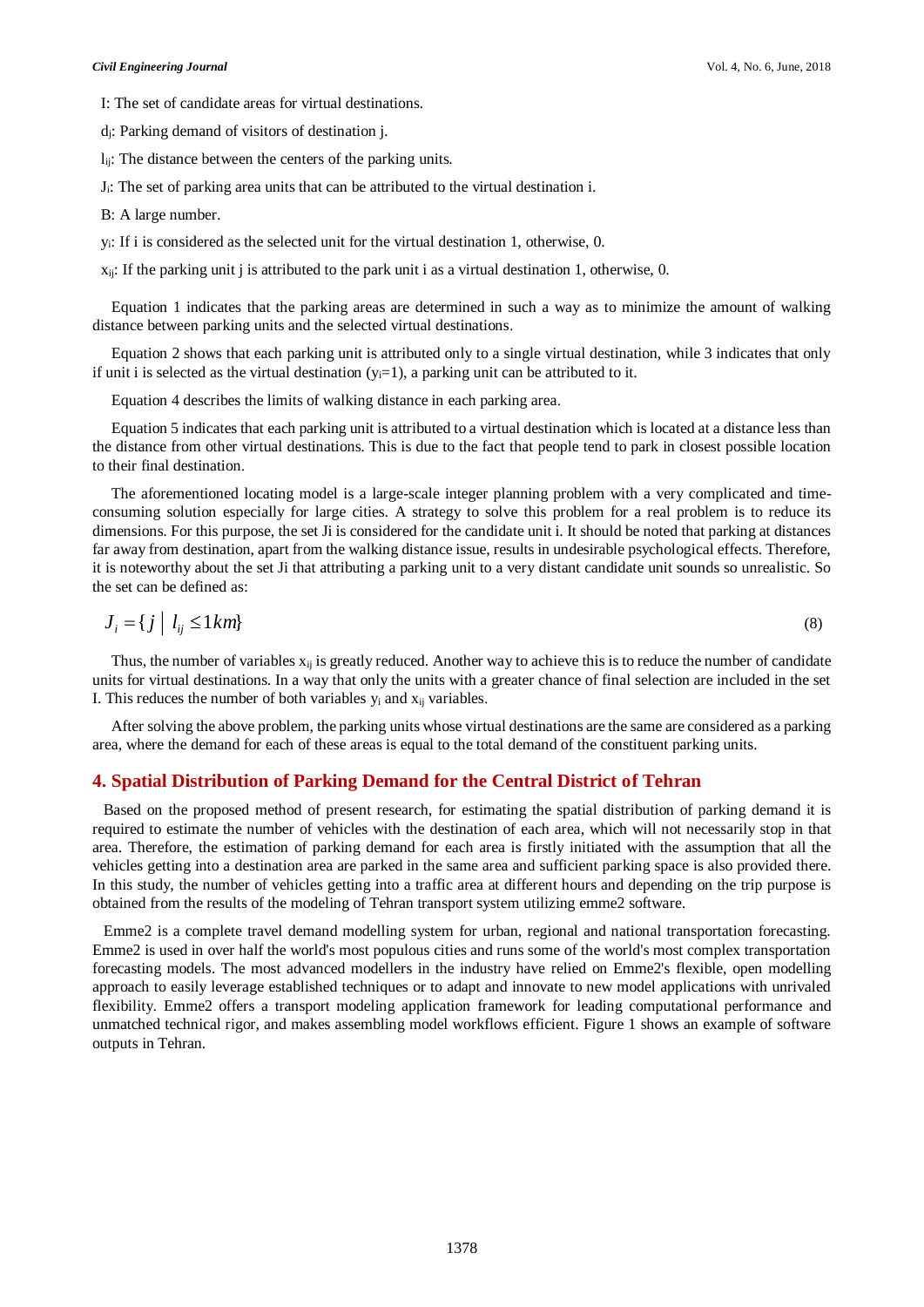

**Figure 1. Example of Emme2's outputs in Tehran**

Afterwards, according to the average parking time of each trip purpose which is obtained from the results of the databases of the origin-destination trips in Tehran (Table 1), the parking demand of each area is determined based on the aforementioned assumption.

**Table 1. Average parking time for different trip purposes (hr)**

| Trip purpose | Work | <b>Education</b> | <b>Shopping</b> | <b>Free-time</b> | Non home-base |
|--------------|------|------------------|-----------------|------------------|---------------|
| Parking time |      |                  |                 |                  |               |

The formation of parking units is the next step for estimating the parking demand. According to the proposed method of present research, these units are considered to be the areas confined between the degree 1 and 2 arterial streets, collectors and distributors, and the boundaries of traffic areas. Accordingly, the central area of Tehran metropolis which includes 142 traffic areas is divided into 1113 parking units. As noted above, the parking demand for each of these parking units is proportional to the ratio of the unit area to the area of the traffic area. It should be noted that if all these areas are considered as candidate areas for virtual destinations (I=J) and each unit can be attributed to the candidate areas, then we will face a problem with about  $10^6$  integer variables. However, if only some of the units can be attributed to each of the candidate areas (according to the definition of set Ji) and if the average number of members in each of these sets is assumed to be 20, then the number of variables will be reduced to about 25,000 variables. Although the number of variables is decreased, solving the problem is still very time-consuming. Therefore, it is necessary to reduce the variables as much as possible. Toward this goal, the number of candidate areas for virtual destinations is reduced. In accordance with the objective function of the locating problem, an important and key factor in the selection of candidate units for virtual destinations is the parking demand of existing land uses in those areas. Certainly, the larger value of this quantity for one unit, the unit will have a greater chance of being selected. Thus, the units with a parking demand of more than 1000 vehicles in the peak time interval are considered as candidate areas for virtual destinations. Accordingly, the number of candidate units is reduced to about 500 units.

After solving the above problem, considering the aforementioned items, the parking areas are obtained as shown in Figure 2.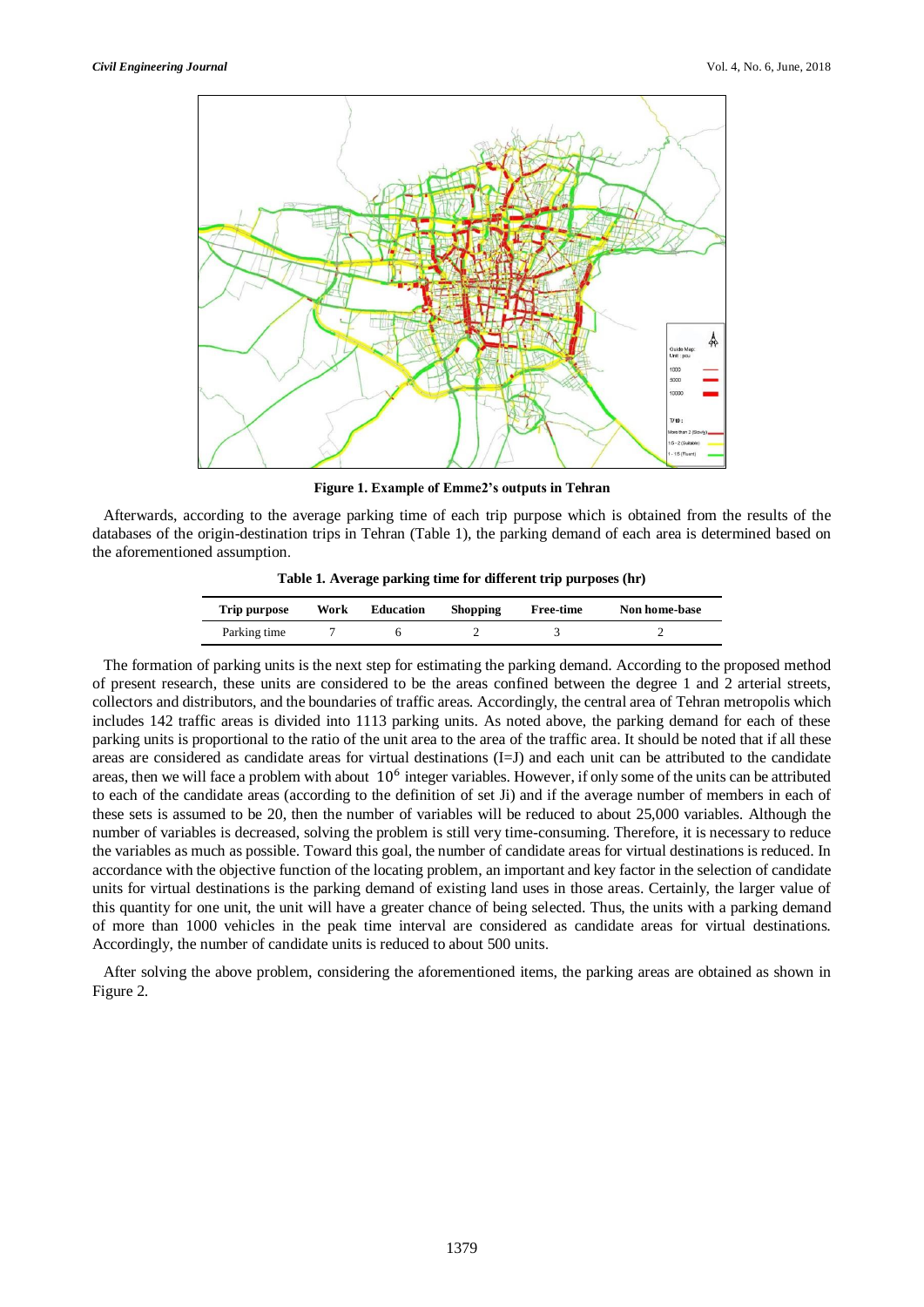

**Figure 2. Parking areas formed based on the proposed method** 

As is clear from Figure 1, some of the parking areas have a larger area compared with the others, and consequently, the walking distance in these areas may exceed the maximum limit. These parking areas are made up of only one constituent unit and have a large area due to the large area of their constituent unit. But this shows no discrepancy with the behavior of drivers who are willing to walk up to a maximum distance of 400 meters from the parking area. Because according to the pattern of parking units' formation, the wideness of a parking area implies the long distances between the main roads, and this indicates the concentration of land uses in a specific area. In other words, the development of land uses leads to the development of transportation and the development of transportation leads to the development of land uses.

Taking into account that the parking demand of each parking area is equal to the total parking demand of its constituent units, the parking demand of each area is obtained and presented in Table 2.

| Parking area   | Parking demand | Parking area | Parking demand |
|----------------|----------------|--------------|----------------|
| 1              | 30019          | 29           | 7125           |
| 2              | 8330           | 30           | 4625           |
| 3              | 4707           | 31           | 6415           |
| $\overline{4}$ | 2853           | 32           | 5785           |
| 5              | 1638           | 33           | 10386          |
| 6              | 1385           | 34           | 6052           |
| 7              | 6821           | 35           | 3327           |
| 8              | 6608           | 36           | 2914           |
| 9              | 1512           | 37           | 4960           |

**Table 2. The final parking demand for different parking areas**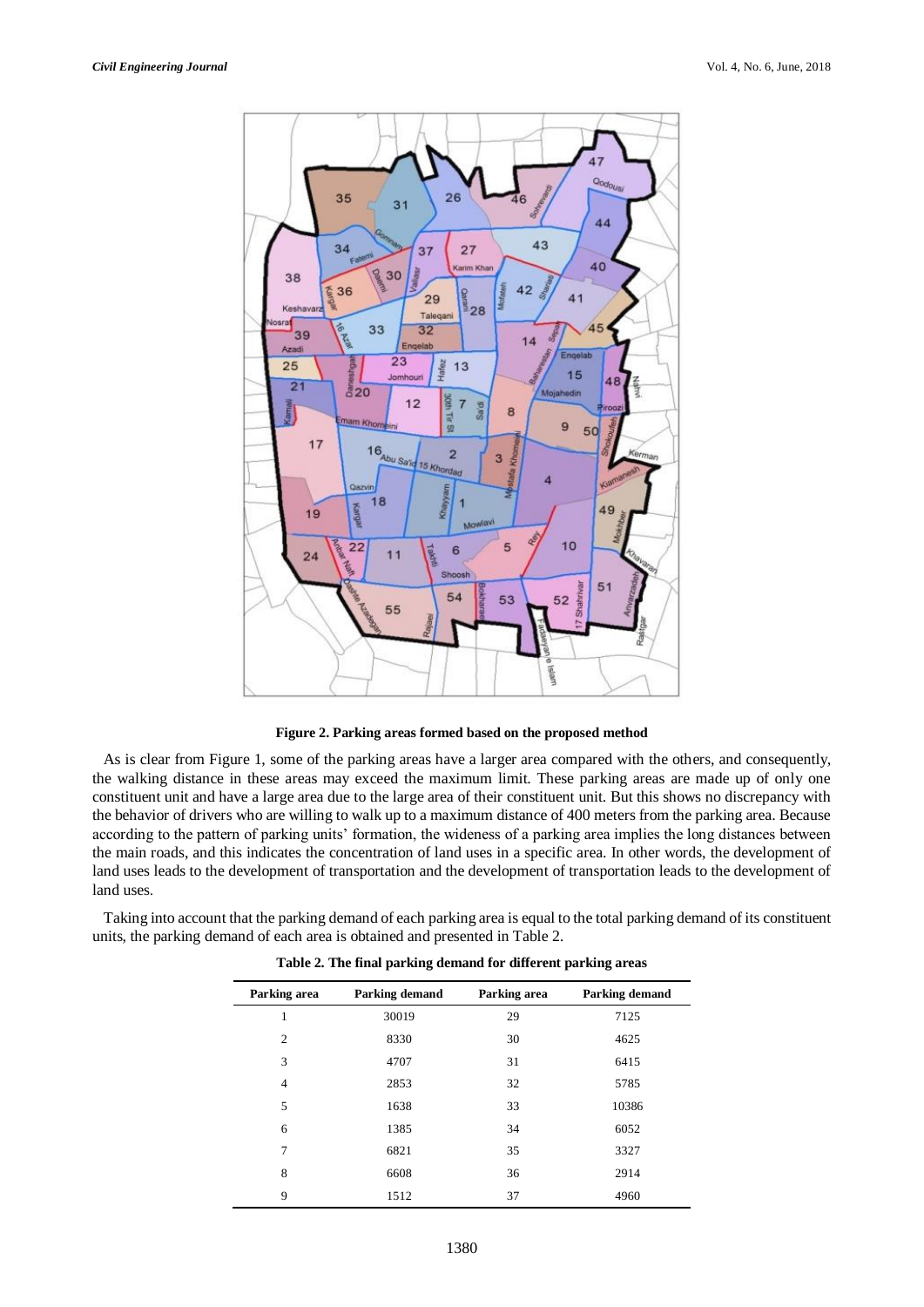| 10 | 1828  | 38    | 4252   |
|----|-------|-------|--------|
| 11 | 2736  | 39    | 6381   |
| 12 | 4872  | 40    | 1257   |
| 13 | 6254  | 41    | 1473   |
| 14 | 4933  | 42    | 4185   |
| 15 | 2285  | 43    | 42158  |
| 16 | 2005  | 44    | 1986   |
| 17 | 3285  | 45    | 2583   |
| 18 | 2367  | 46    | 6986   |
| 19 | 2355  | 47    | 6649   |
| 20 | 5450  | 48    | 2499   |
| 21 | 2175  | 49    | 1532   |
| 22 | 2285  | 50    | 1568   |
| 23 | 4673  | 51    | 1945   |
| 24 | 1563  | 52    | 2143   |
| 25 | 1971  | 53    | 1980   |
| 26 | 11852 | 54    | 398    |
| 27 | 4445  | 55    | 901    |
| 28 | 6397  | Total | 280069 |

# **5. Conclusion**

Basically any planning and decision-making about the parking area in a region requires an estimation of the actual parking demand in that region. The actual demand is the demand based on the practical tendency to park in that area and does not necessarily commensurate with the prevailing land uses. This is due to the fact that several factors can affect the parking behavior, the most important of which are accessibility, traffic condition of the area, uncertainty in finding appropriate parking area and so on. Accordingly, a fraction of the parking demand of each area is willing to park in the surrounding areas. However, in conventional methods for estimating the parking demand in each area, it is assumed that the parking areas are located in the same area or distributed uniformly in the surrounding areas, regardless of the desirability of these regions, which has sometimes led to unrealistic estimations. The critical condition of parking on the passageways around subway stations can be deemed as an example of this issue. Therefore, the correction of the estimated parking demand for each area based on its land uses is a necessary step in estimating the real parking demand for each region.

In present study, a method was proposed in which the study area is divided into some areas known as parking area. The formation of these areas was made in such a way that the parking location in each area is in the first priority for the vehicles with the final destination of that area, and parking in the surrounding areas, except in certain cases, is not desirable. Therefore, the proposed method can be promisingly utilized in the field of parking planning. Other advantages of the proposed method include the possibility of considering the effects of transportation policies such as developing the public transportation system, imposing restrictions on personal vehicles such as the extending the traffic limitation zones, the movement of land uses, etc. Therefore, the parking areas benefit from a dynamic nature and it is possible to form different parking areas based on the transportation policies.

# **6. References**

[1] Institute of Transportation Engineers (ITE), "Parking Generation", 3rd Edition, 2004.

[2] Victoria Transport Policy Institute, URL:http://www.vtpi.org/tdm.

[3] Ahmadi A., K. and Saeidian T., M., "Estimation of parking demand rate based on the land use type", 8th International Congress on Civil Engineering, Shiraz University, Shiraz, Iran, (2009).

[4] Darzi R., A., Taghavi, M., Asadi, N., "Parking demand of office and commercial premises in Tehran", 15th International Conference on Transportation and Traffic Engineering, Iran University of Science and Technology, Tehran, Iran, (2012).

[5] Asadi, N., Bashirinia, M., Souragi, M., "Investigation of parking condition in work centers. Case study: Mirdamad district", 15th International Conference on Transportation and Traffic Engineering, Iran University of Science and Technology, Tehran, Iran, (2012).

[6] Seyed Musavi, S. J., "Geographical analysis of public parking in Isfahan", MSc thesis, Faculty of Geography and Urban Planning, University of Isfahan, (2007).

[7] Yong Xue, Changqiao Shao and Yilin Chen, "Study on Application for Parking Demand Prediction with Scenario Analysis", 17th